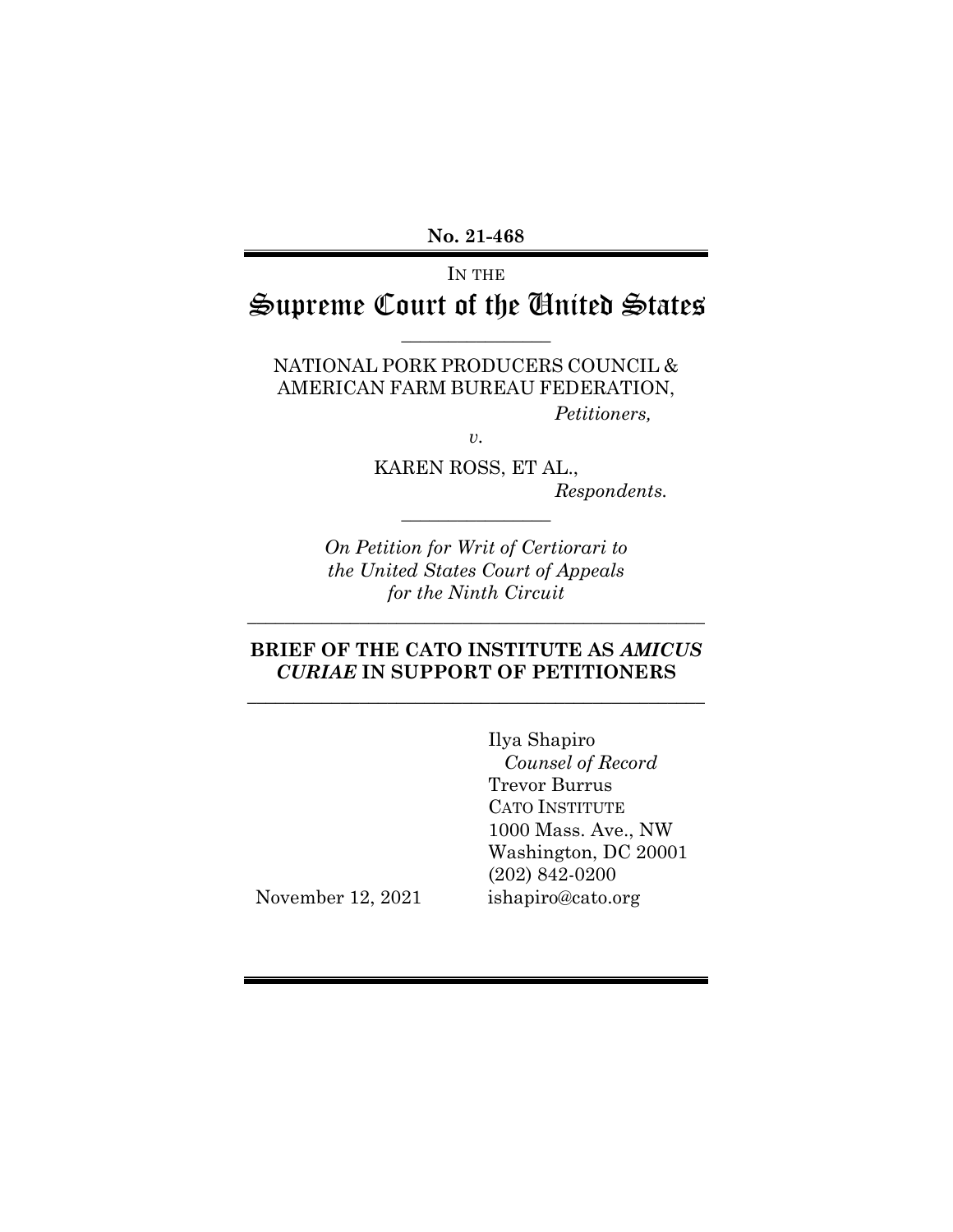# **QUESTION PRESENTED**

<span id="page-1-0"></span>Whether California may regulate the conduct of pork farmers that occurs wholly out-of-state.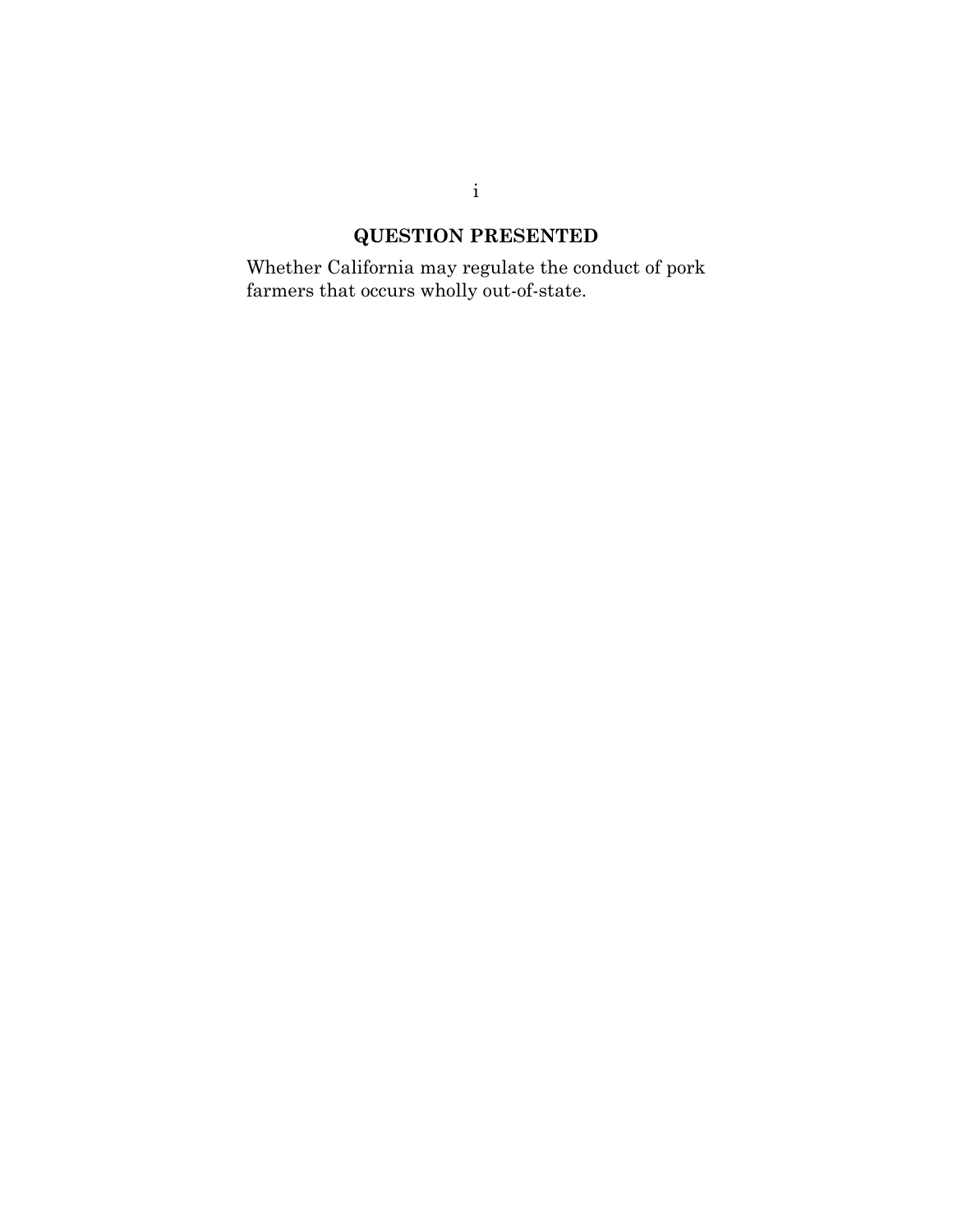# **TABLE OF CONTENTS**

 **Page**

| INTEREST OF AMICUS CURIAE  1                                                                                         |
|----------------------------------------------------------------------------------------------------------------------|
| PROPOSITION 12 VIOLATES THE DORMANT                                                                                  |
| A. Prop 12 Severely Burdens Interstate                                                                               |
| B. California's Purported Local Interests Do<br>Not Justify the Burdens Prop 12 Places on                            |
| II. CALIFORNIA'S ONEROUS REGULATION OF<br>THE NATION'S PORK INDUSTRY VIOLATES<br>THE PRINCIPLE OF TERRITORIALITY  11 |
|                                                                                                                      |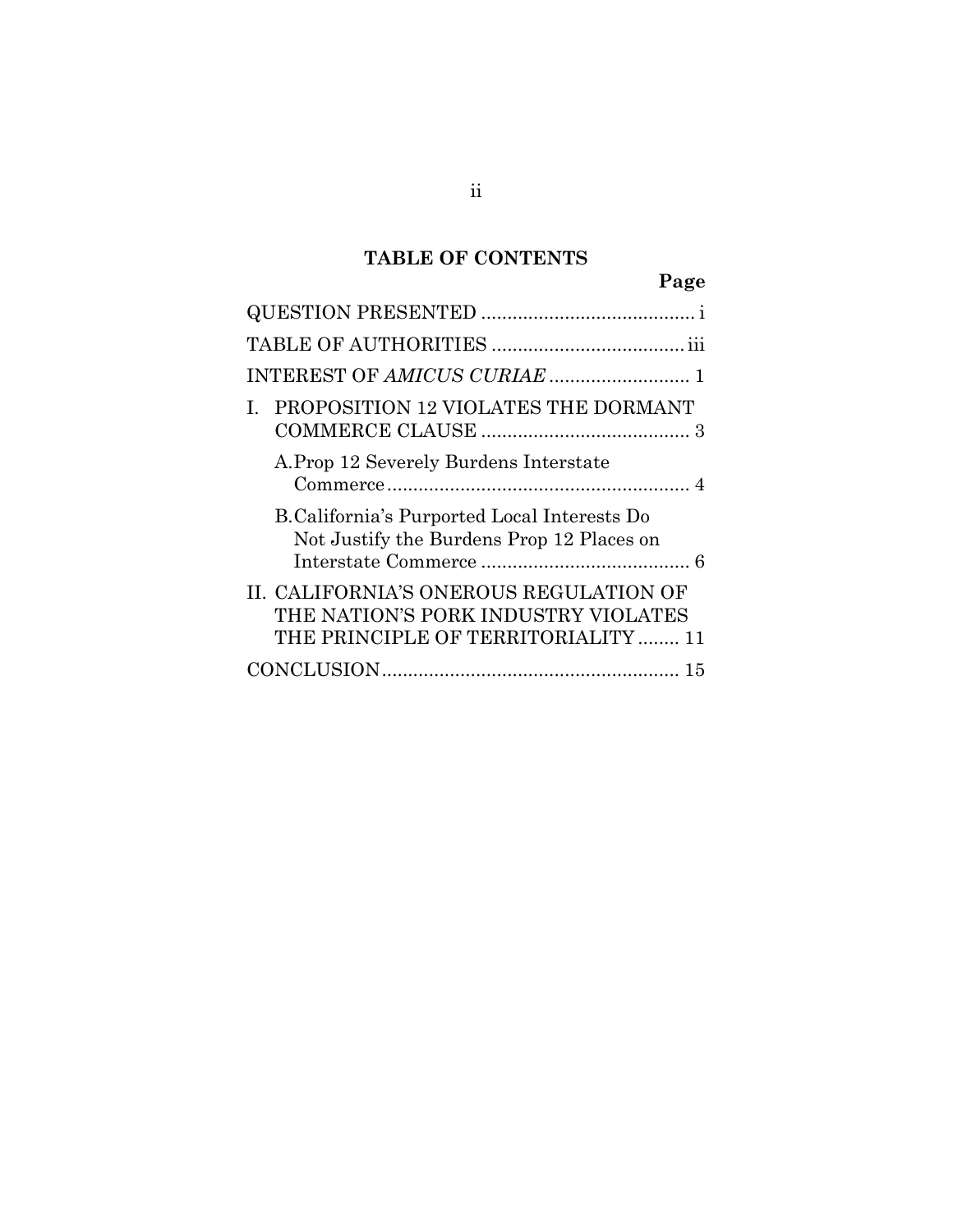# **TABLE OF AUTHORITIES**

**Page(s)**

# <span id="page-3-0"></span>**Cases**

| Church of Lukumi Babalu Aye v. City of Hialeah,                                              |
|----------------------------------------------------------------------------------------------|
| Gibbons v. Ogden, 22 U.S. (9 Wheat.) 1 (1824) 3, 7                                           |
| Granholm v. Heald, 544 U.S. 460 (2005)  3, 8, 10                                             |
| Healy v. Beer Inst., 491 U.S. 324 (1989) 11, 13                                              |
| Hughes v. Oklahoma, 441 U.S. 322 (1979) 3, 10, 14                                            |
| Minnesota v. Clover Leaf Creamery Co.,                                                       |
| Nat'l Pork Prods. Council v. Ross, 6 F.4th 1021                                              |
| <i>The Slaughter-House Cases, 83 U.S. 36 (1872) 7, 8</i>                                     |
| United States v. Stevens, 559 U.S. 460 (2010)  9                                             |
| West Lynn Creamery, Inc. v. Healy,                                                           |
| Wilson v. Black Bird Creek Marsh,                                                            |
| <b>Statutes</b>                                                                              |
|                                                                                              |
|                                                                                              |
| <b>Other Authorities</b>                                                                     |
| Answering Br. of St. Defendants at 38–39,<br>Nat'l Pork Prods. Council v. Ross, 6 F.4th 1021 |

(9th Cir. 2021) (20-55631)...................................... 9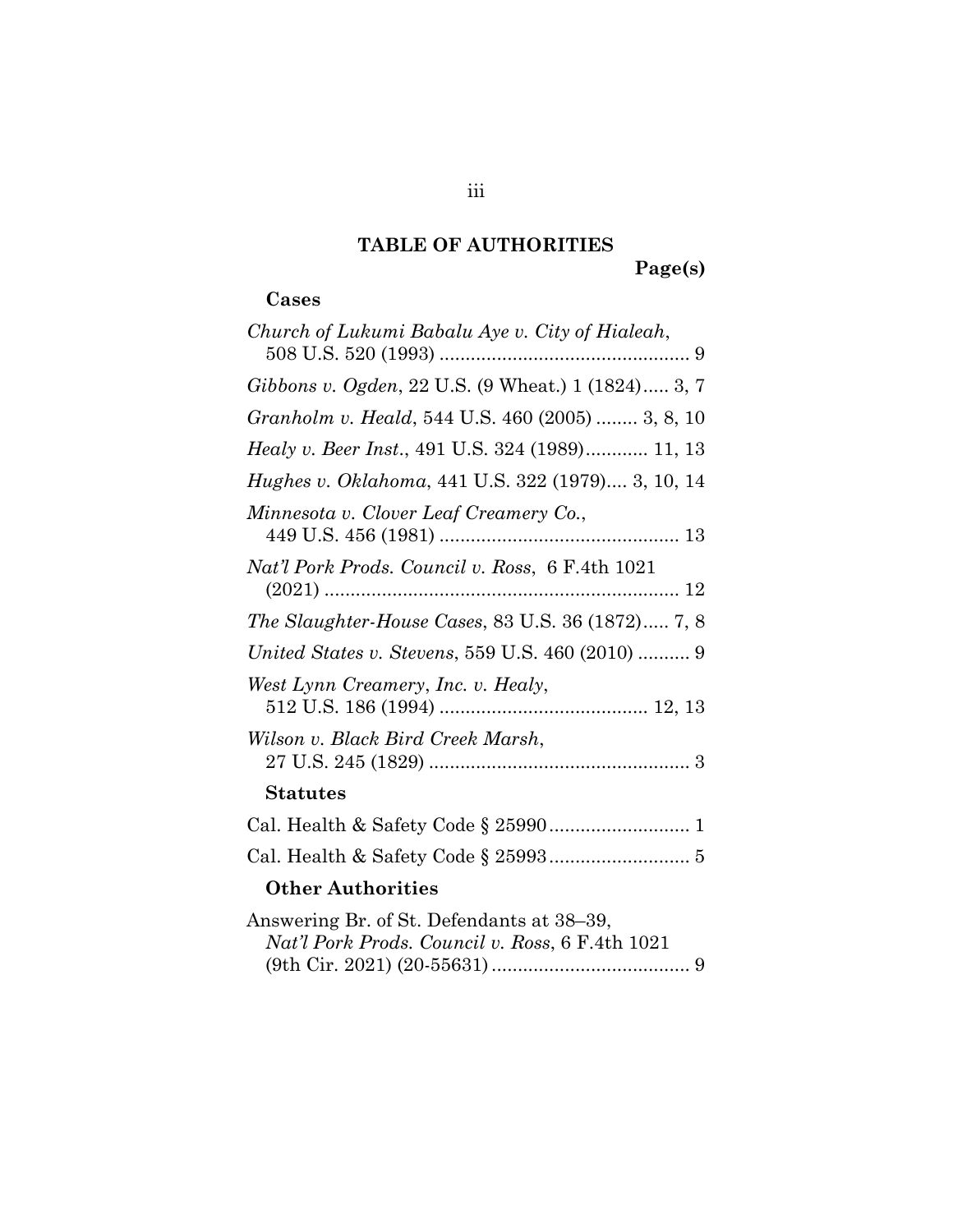| Brannon P. Denning, Confederation-era<br>Discrimination Against Interstate Commerce<br>and the Legitimacy of the Dormant Commerce                            |
|--------------------------------------------------------------------------------------------------------------------------------------------------------------|
| Brief for Nat'l Ass'n of Mfrs., et al. as Amici Curiae<br>Supporting Appellant, Nat'l Pork Prods. Council.<br>v. Ross, 6 F.4th 1021 (9th Cir. Jul. 28, 2021) |
| Cal. Dep't of Food & Agric., "Proposition 12                                                                                                                 |
| Cal. Dep't of Food & Agric., Draft Article 5,<br>Certification and Accredited Certifiers                                                                     |
| Cal. Prop. 12, as approved by voters (Gen. Elec.                                                                                                             |
| Cal. Sec'y of St., "Statement of Vote,"                                                                                                                      |
| James Madison, "Journal" (Sept. 15, 1787), in 2 The<br>Records of the Federal Convention of<br>1787 (Max Farrand ed., rev. ed. 1937) (1911)  7               |
| James Madison, "Vices of the Political System of<br>the U. States," in The Writings of James<br><i>Madison</i> (Gaillard Hunt ed., 1900) (1789)  10          |
| John Fiske, The Critical Period of American                                                                                                                  |
| Letter from Jen Sorenson, President, Nat'l Pork<br>Prods. Council, to Thomas J. Vilsack, Secretary,                                                          |
|                                                                                                                                                              |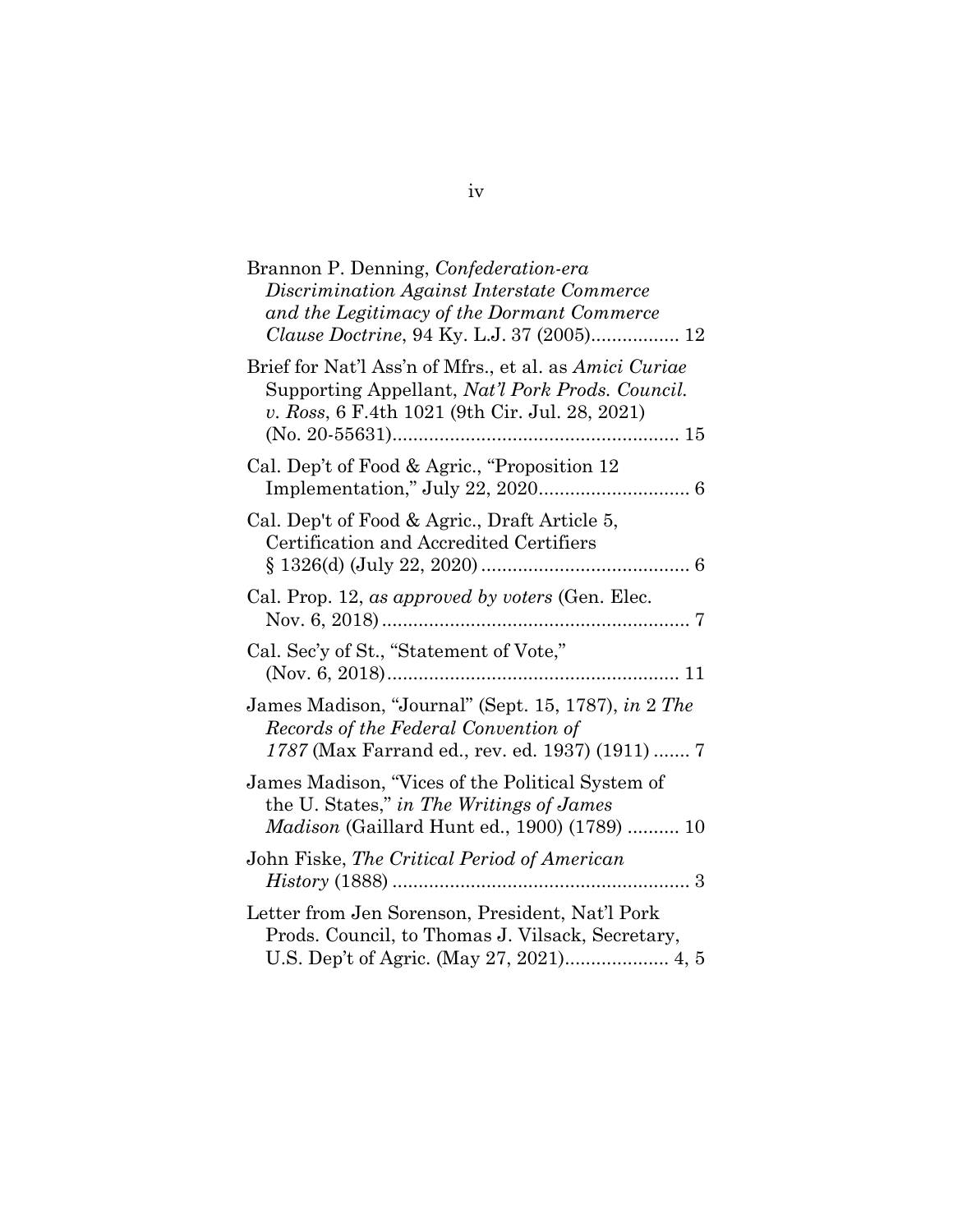| Robert H. Bork & Daniel E. Troy, Locating the |
|-----------------------------------------------|
| Boundaries: The Scope of Congress's Power to  |
| Regulate Commerce,                            |
|                                               |
| <b>Constitutional Provisions</b>              |
|                                               |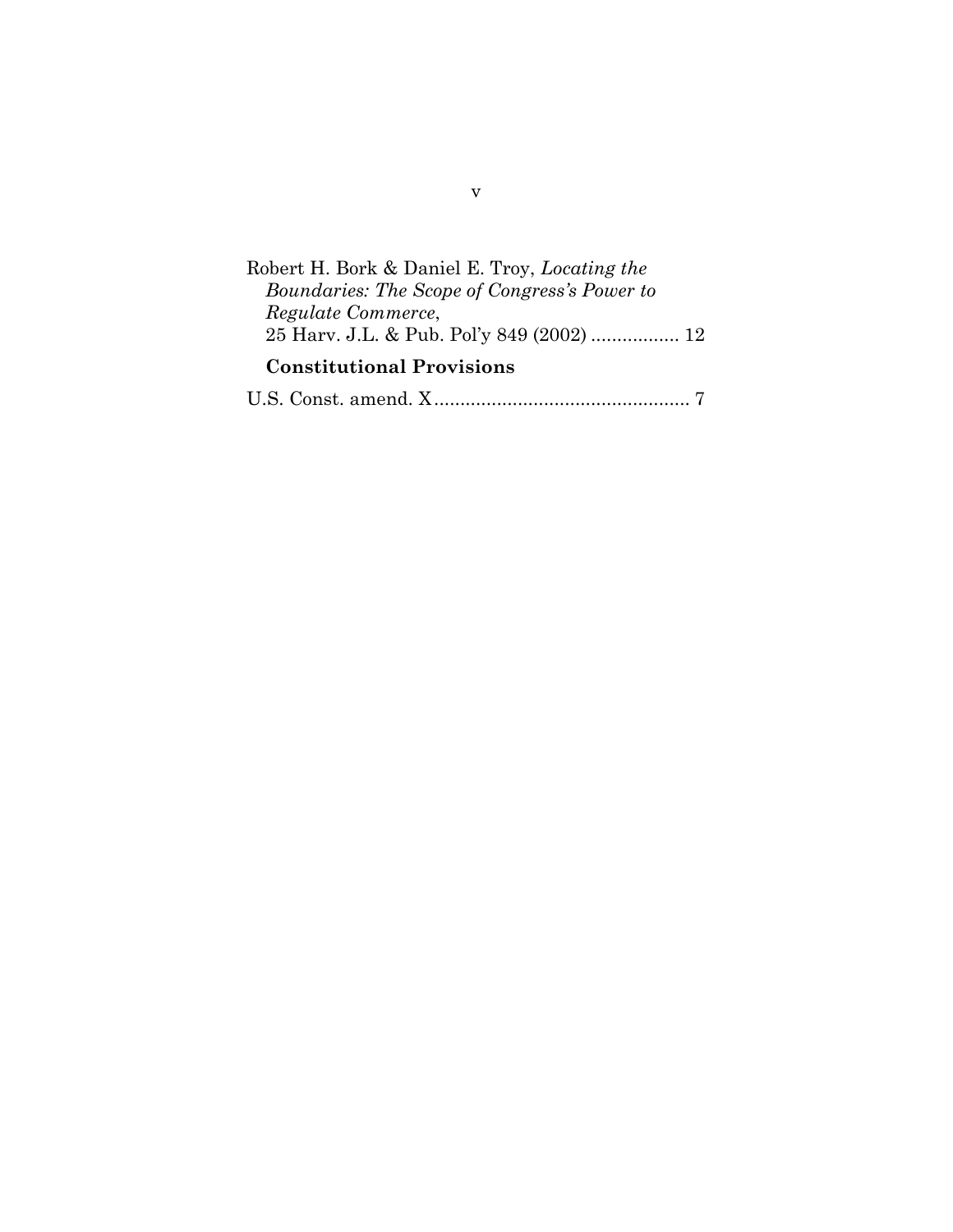#### **INTEREST OF** *AMICUS CURIAE[1](#page-6-1)*

<span id="page-6-0"></span>The Cato Institute was established in 1977 as a nonpartisan public policy foundation dedicated to advancing the principles of individual liberty, free markets, and limited government. Cato's Robert A. Levy Center for Constitutional Studies was established to restore the principles of limited constitutional government that are the foundation of liberty. Toward those ends, Cato publishes books and studies, conducts conferences and forums, and produces the annual *Cato Supreme Court Review*.

This case is of interest to Cato because it raises important questions about the regulation of interstate commerce in our federal system.

#### **SUMMARY OF ARGUMENT**

In 2018, California voters ratified Proposition 12, which bans any business from "knowingly" selling whole veal or pork meat that the business owner "knows or should know is the meat of a[n] . . . animal . . . confined in a cruel manner." Cal. Health & Safety Code § 25990(b). Notably, this law applies nationwide to all covered meat products, regardless of where the animal was raised. Proposed Regulations, Livestock Confinement Standards, California Dep't of Food & Agric. (2020) ("Confinement Standards"). The proposed regulations would require out-of-state pork producers who "sell whole pork meat into California for purposes of human food use in the state" to

<span id="page-6-1"></span><sup>1</sup> Rule 37 statement: All parties were timely notified and consented to the filing of this brief. Further, no party's counsel authored this brief in any part and *amici* alone funded its preparation and submission.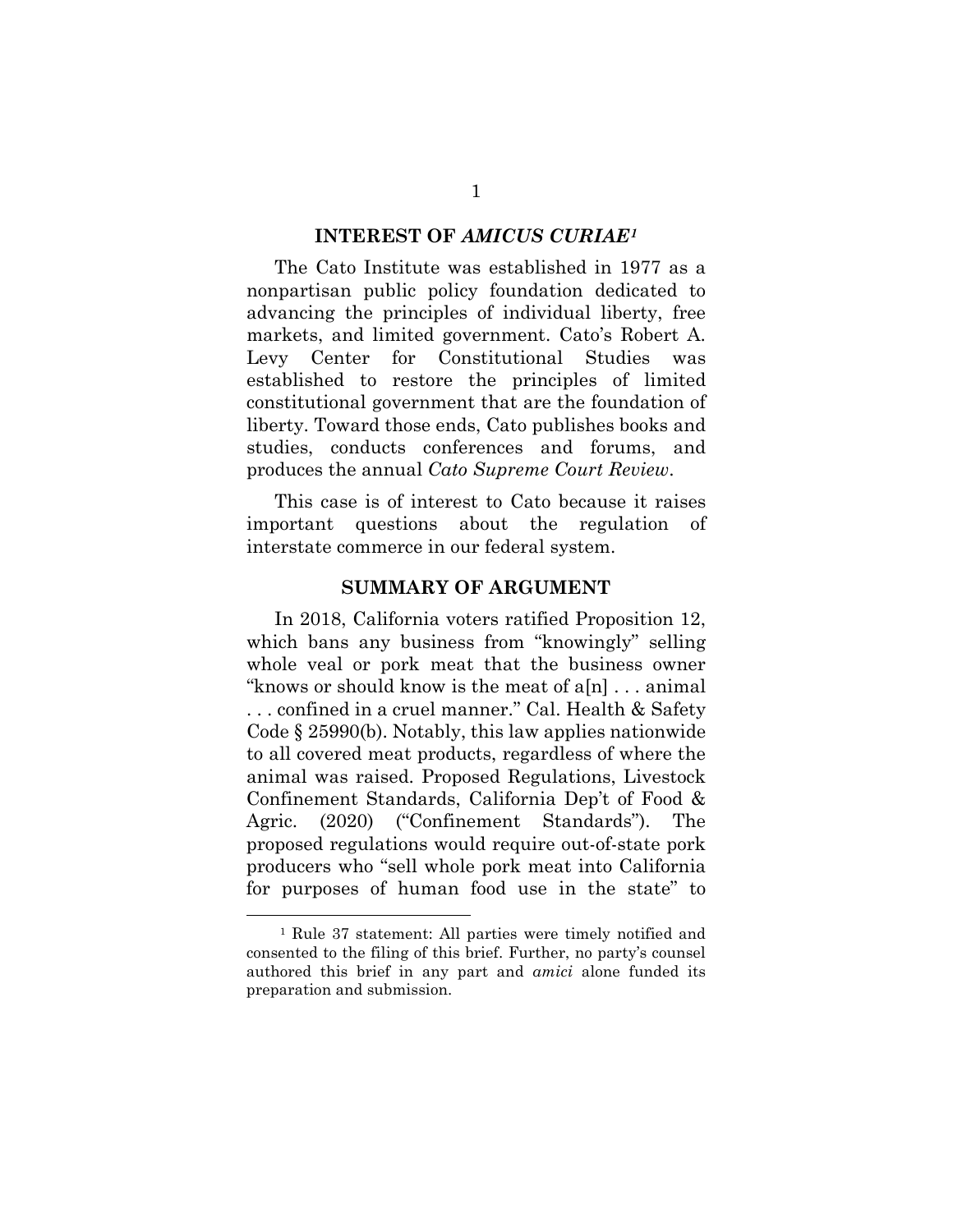"register with the Department." *Id.* Additionally, the regulations would require businesses in any state wishing to sell pork products in California to be certified by the state Department of Food and Agriculture (CDFA), a process that includes onerous recordkeeping requirements and regular on-site inspection. The CDFA and its agents would visit pig farms nationwide to ensure Prop 12 compliance.

Prop 12 and the Confinement Standards are inconsistent with the federalist structure of the United States. Specifically, Prop 12 violates the Dormant Commerce Clause by imposing a significant burden on interstate commerce that is disproportionate to the claimed local benefits. That burden on interstate commerce is being illegitimately carried out at the behest of a fraction of California voters rather than by the nationwide representation manifested in Congress.

While *amicus* joins members of this Court in objecting to the scope of Congress's positive authority under the Commerce Clause, invalidating Proposition 12 under the Dormant Commerce Clause would not implicate the extra-constitutional expansion of the Commerce Clause. The American pork market is truly interstate commerce under a constitutionally faithful meaning of the term. Moreover, while Californians consume about 13 percent of the country's pork, the state only has about 0.2 percent of the nation's breeding sows. In other words, California has placed burdensome regulations on an interstate market that has only a small connection to the state.

The Commerce Clause was intended to prevent schismatic regulatory regimes by vesting exclusive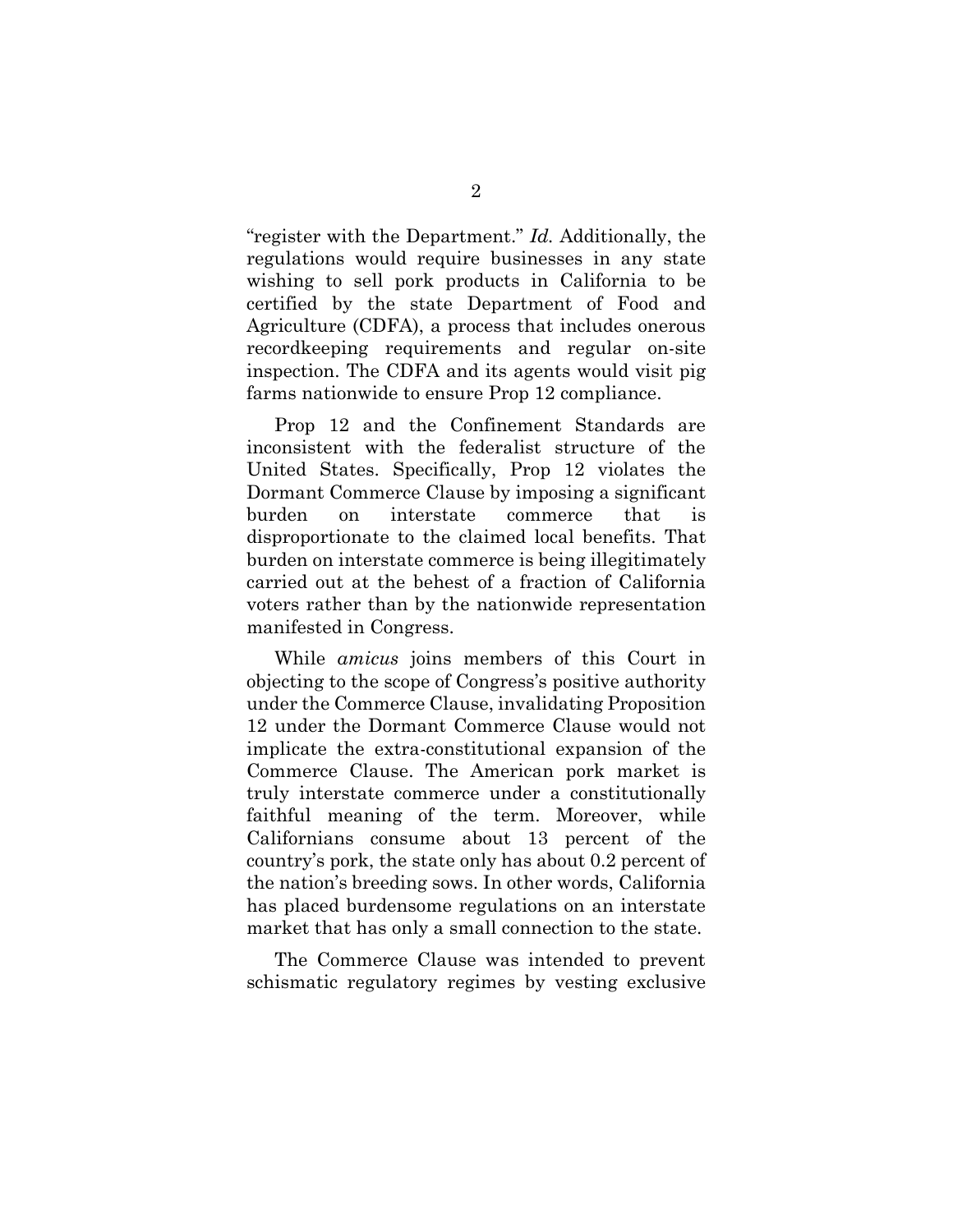jurisdiction in Congress. The Dormant Commerce Clause is implied by the concept of exclusive jurisdiction. If the commerce is truly interstate, as here, then states cannot unduly burden it.

#### **ARGUMENT**

# <span id="page-8-0"></span>**I. PROPOSITION 12 VIOLATES THE DORMANT COMMERCE CLAUSE**

Courts have long recognized that the Constitution places limits on the power of individual states to regulate interstate commerce. Chief Justice John Marshall recognized such a limit in the landmark case of *Gibbons v. Ogden*, in which the Court invalidated a New York steamship-monopoly law as impeding Congress's power to regulate interstate commerce. 22 U.S. (9 Wheat.) 1 (1824). Seven years later, in *Willson v. Black Bird Creek Marsh,* Marshall referred to Congress's power under Article I, Section 8 to "regulate commerce in its dormant state." 27 U.S. 245, 252 (1829). *See generally* John Fiske, *The Critical Period of American History* 134–37 (1888) (describing the plethora of conflicting state restrictions on commerce during the Articles of Confederation era that prompted the Constitutional Convention).

Today, this principle is known as the Dormant Commerce Clause. This Court has often used the Dormant Commerce Clause to set aside state laws and regulations that facially discriminate against interstate commerce. *See, e.g.*, *Granholm v. Heald*, 544 U.S. 460 (2005) (holding state restrictions on the direct shipment of wine unconstitutional because they discriminated against out-of-state producers); *Hughes v. Oklahoma*, 441 U.S. 322, 325–26 (1979)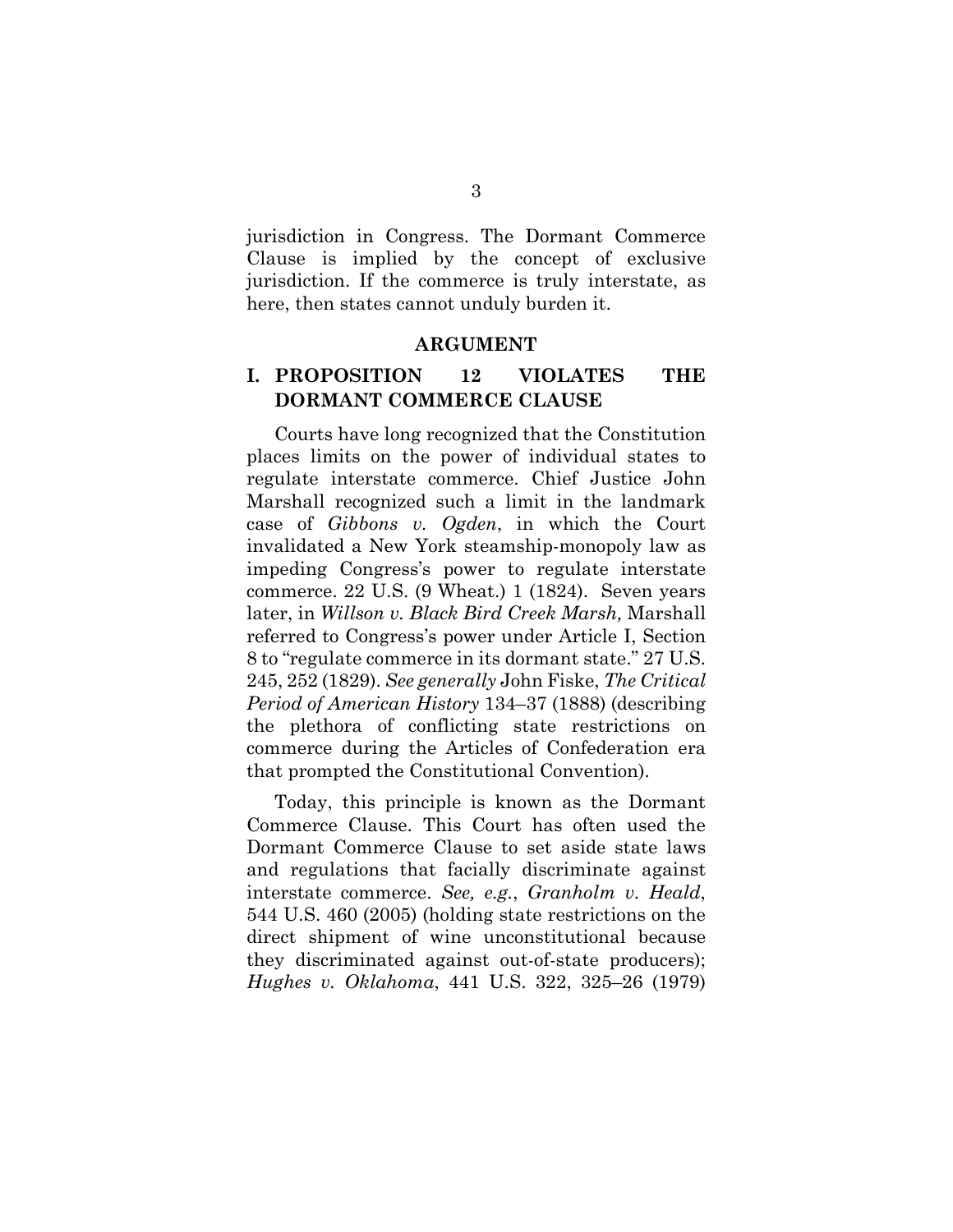(invalidating an Oklahoma law for "[o]vertly discriminat[ing] against interstate commerce").

Yet even facially nondiscriminatory state laws, like Prop 12, must fall if they unduly burden interstate commerce. *Pike v. Bruce Church*, 397 U.S. 137 (1970). The *Pike* balancing test evaluates whether the purported local interest can justify the burden placed on interstate commerce. A state regulation will be enjoined if it fails to "regulate[] evenhandedly to effectuate a legitimate local public interest," or if "the burden imposed on such commerce is clearly excessive in relation to the putative local benefits." *Id.* at 142. Prop 12 unduly burdens interstate commerce without providing sufficient local benefits.

### <span id="page-9-0"></span>**A. Prop 12 Severely Burdens Interstate Commerce**

Prop 12 will cause serious harm to the interstate pork industry. A study by a North Carolina state economist found that only four percent of pork producers meet the law's high space requirements. Letter from Jen Sorenson, President, Nat'l Pork Prods. Council, to Thomas J. Vilsack, Sec'y, U.S. Dep't of Agric. (May 27, 2021) (hereinafter NPPC Letter), [https://bit.ly/3C97xmd.](https://bit.ly/3C97xmd) Prop 12-compliant producers will need to spend "an estimated \$293,894,455 to \$347,733,205 of additional capital in order to reconstruct their sow housing and overcome the productivity loss that Proposition 12 imposes." ER114 (¶342). Prop 12 will lead to materially higher prices and significant economic disruption, not just for one firm or area but throughout the United States. *Compare Pike*, 397 U.S. at 144–45 (enjoining an order that would have forced a single Arizona cantaloupe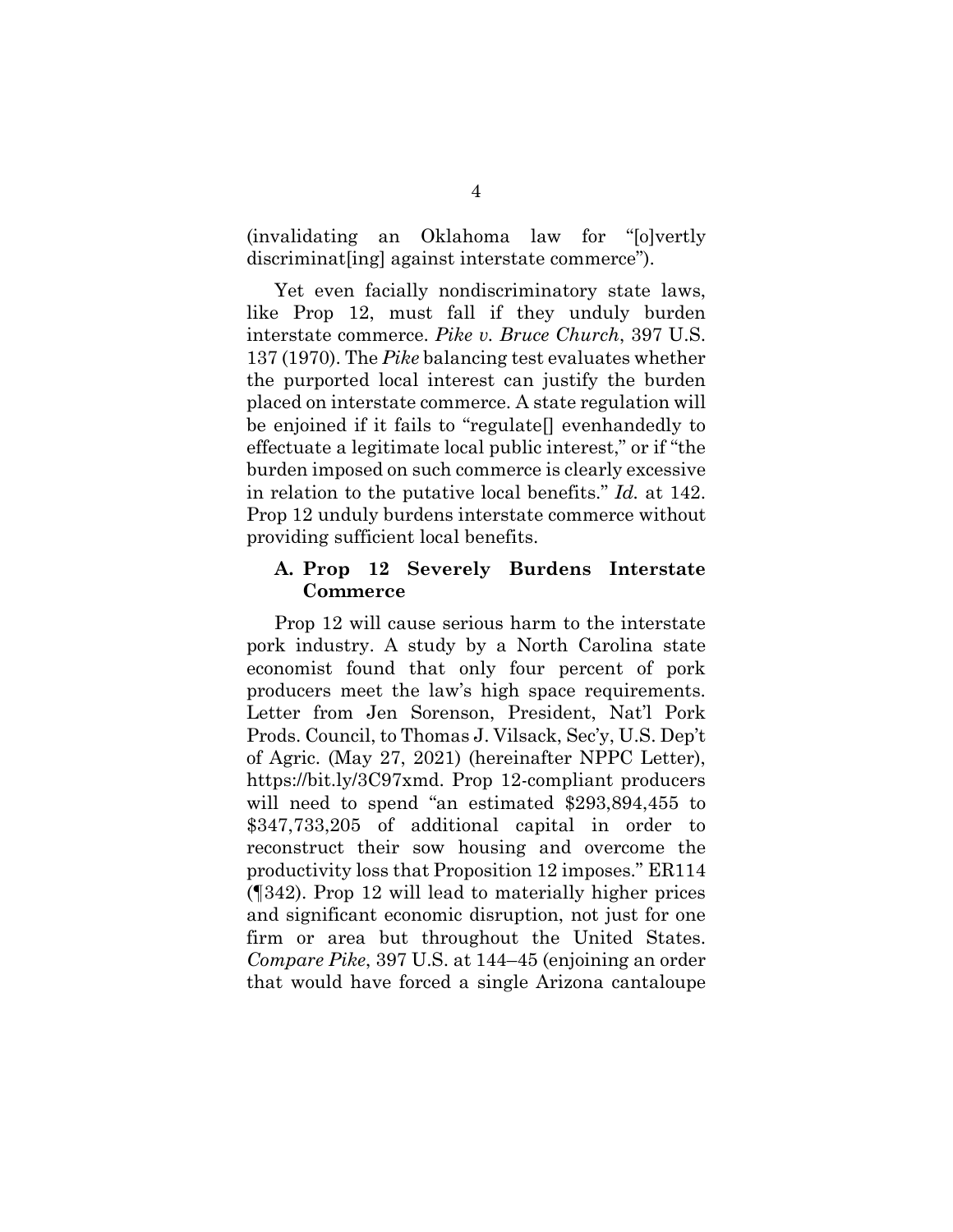grower to pack its cantaloupes in-state at significant additional cost), *with* NPPC Letter, *supra* (describing how compliance with Prop 12's requirements will cause exorbitant nationwide renovation costs that will likely fall most heavily on smaller producers that lack the economies of scale to absorb the shock).

Under Prop 12, out-of-state pork producers must present written certification that the "whole pork meat . . . was not derived from a covered animal who was confined in a cruel manner, or from the immediate offspring of a breeding pig who was confined in a cruel manner." Cal. Health & Safety Code § 25993.1. Because of the interstate pork industry's highly integrated and complex nature, the entire pork supply chain throughout the country sow pig farmers (responsible for the piglets at birth), feeder pig farmers (responsible for raising the piglet to adulthood), slaughterhouse operators, and pork distributors—must comply with California law. *See*  Complaint at 28–31, 48–50 (describing the structure of the U.S. pork supply chain and the significant burden Prop 12 will impose). If a California pork purchaser is unable to certify out-of-state compliance with Prop 12 in each link of the supply chain, it could be subjected to a \$1,000 fine and possibly 180 days in prison. Cal. Health & Safety Code § 25993(b).

But California has gone even further. Prop 12 mandates that the California Department of Food and Agriculture (CDFA) promulgate rules for the inspection requirements contained in the law, and CDFA agents will be traveling nationwide to enforce those restrictions. Although CDFA has not finalized a rule, its draft rule details the compliance steps the pork industry must take. CDFA, "Proposition 12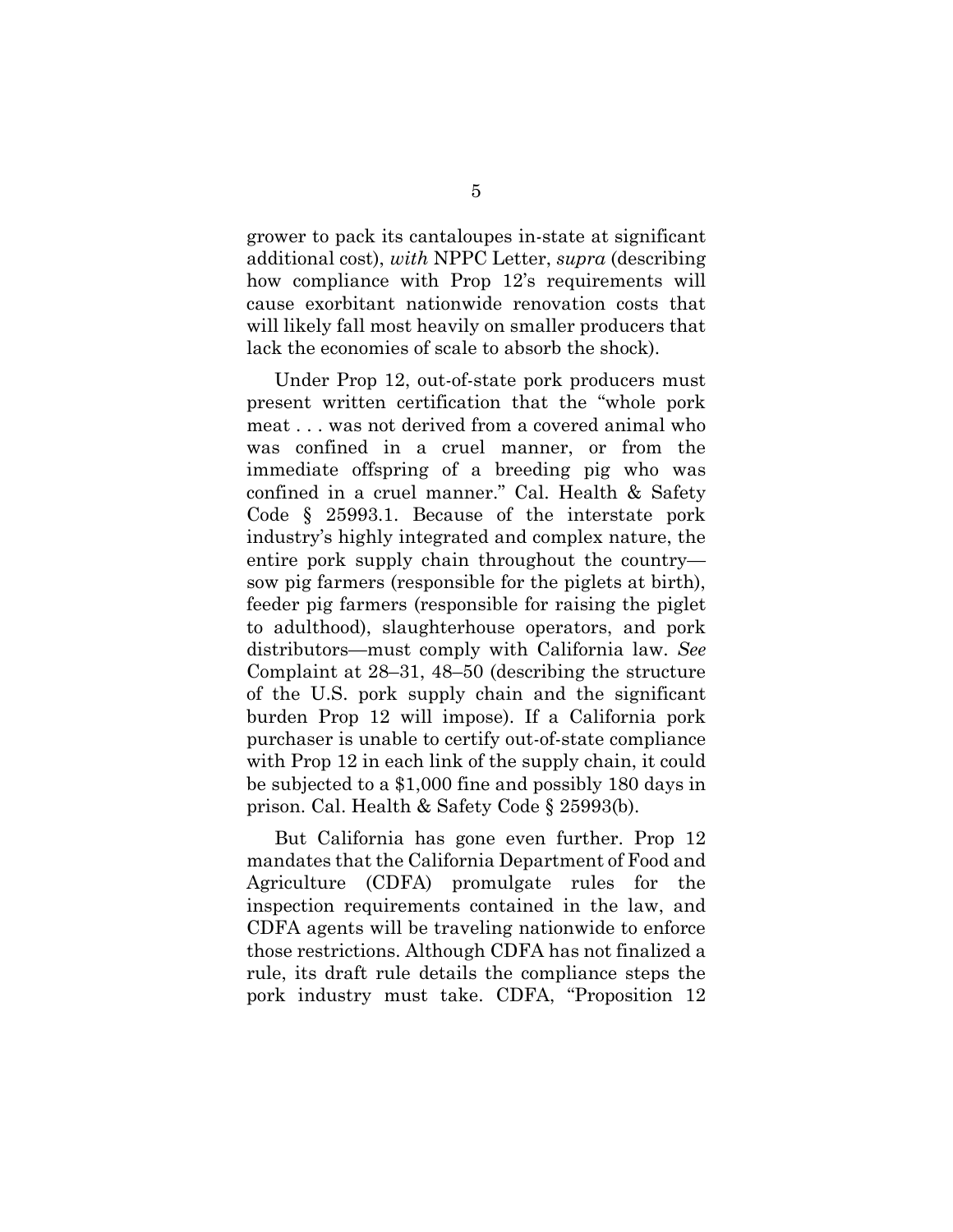Implementation," July 22, 2020, [https://bit.ly/3D6KLN9.](https://bit.ly/3D6KLN9) These include proposals to certify "California compliant operation[s]." CDFA, Draft Article 5, Certification and Accredited Certifiers § 1326(d) (July 22, 2020), [https://bit.ly/3C632sK.](https://bit.ly/3C632sK) For instance, Section 1326.1 requires an "authorized representative of [CDFA]" be given inspection "access to the production and/or handling operation," "office," and "pastures, fields, equipment, structures, and houses where covered animals and covered animal products may be kept, produced processed, handled, stored or transported, including . . . all enclosures for covered animals," and be allowed "to examine all covered products that are sold or intended, held, segregated, stored, packaged, labeled, or represented for sale or distribution," and all "containers, labels, labeling, invoices, and bills of lading used in the handling, storage, packaging, sale, transportation or distribution of covered products," as well as access "for review and copying of records." *Id.*

If allowed to go into effect, Prop 12 and its pursuant regulations would cause extreme economic distortion in the nationwide pork market that could carry cascading economic consequences.

# <span id="page-11-0"></span>**B. California's Purported Local Interests Do Not Justify the Burdens Prop 12 Places on Interstate Commerce**

Prop 12 lists two public interests to justify its 24 square feet enclosure requirement for sow pigs: (1) ending animal cruelty by "phasing out extreme methods of farm animal confinement," and (2) protecting Californians from the "risk of foodborne illness and associated negative fiscal impacts on the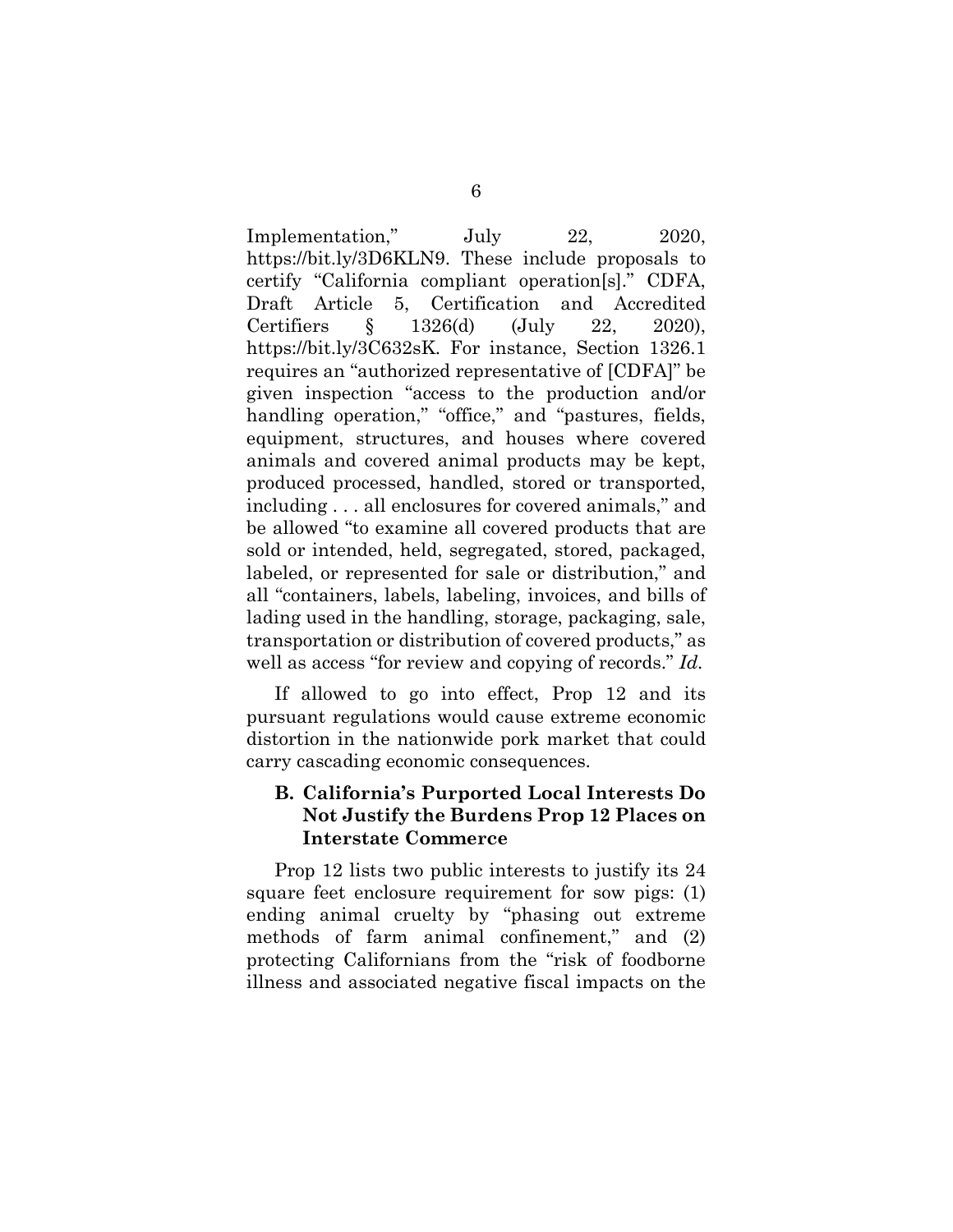State of California." Cal. Prop. 12 at § 1, *as approved by voters* (Gen. Elec. Nov. 6, 2018). California has not provided any evidence that the 24 square feet per sow requirement will advance animal welfare or reduce the risk of foodborne illnesses. ER104 (¶269). On the other hand, there is already ample evidence of Prop 12's onerous economic burdens on the pork industry. Under the *Pike* balancing test, California's purported local interests cannot justify the severe burdens that these regulations place on interstate commerce.

## *1. Preventing animal cruelty nationwide is not a legitimate state interest.*

It is well within California's reserved powers under the Tenth Amendment to prevent what it sees as animal cruelty within its jurisdiction. U.S. Const. amend. X; *see also The Slaughter-House Cases*, 83 U.S. 36, 62–63 (1872). However, the power to set *nationwide* regulations on commerce is one exclusively granted to Congress. *See* James Madison, "Journal" (Sept. 15, 1787), *in* 2 *The Records of the Federal Convention of 1787*, 625 (Max Farrand ed., rev. ed. 1937) (1911) (hereinafter Records of the Convention); *see also Gibbons*, 22 U.S. (9 Wheat) at 199–200 (opining that regulation of interstate commerce could not plausibly be shared between the states and the federal government but instead belonged to the federal government alone). This includes the power to set nationwide standards on the treatment of livestock. Yet Prop 12 does not limit itself to ending animal cruelty in California; its purpose is simply "to end animal cruelty." Letter from Cheri Shankar, Proponent of Initiative Statute, to Ashley Johansson, Cal. Att'y Gen. Off. Initiative Coordinator (Aug. 29, 2017), [https://bit.ly/30dpanA.](https://bit.ly/30dpanA)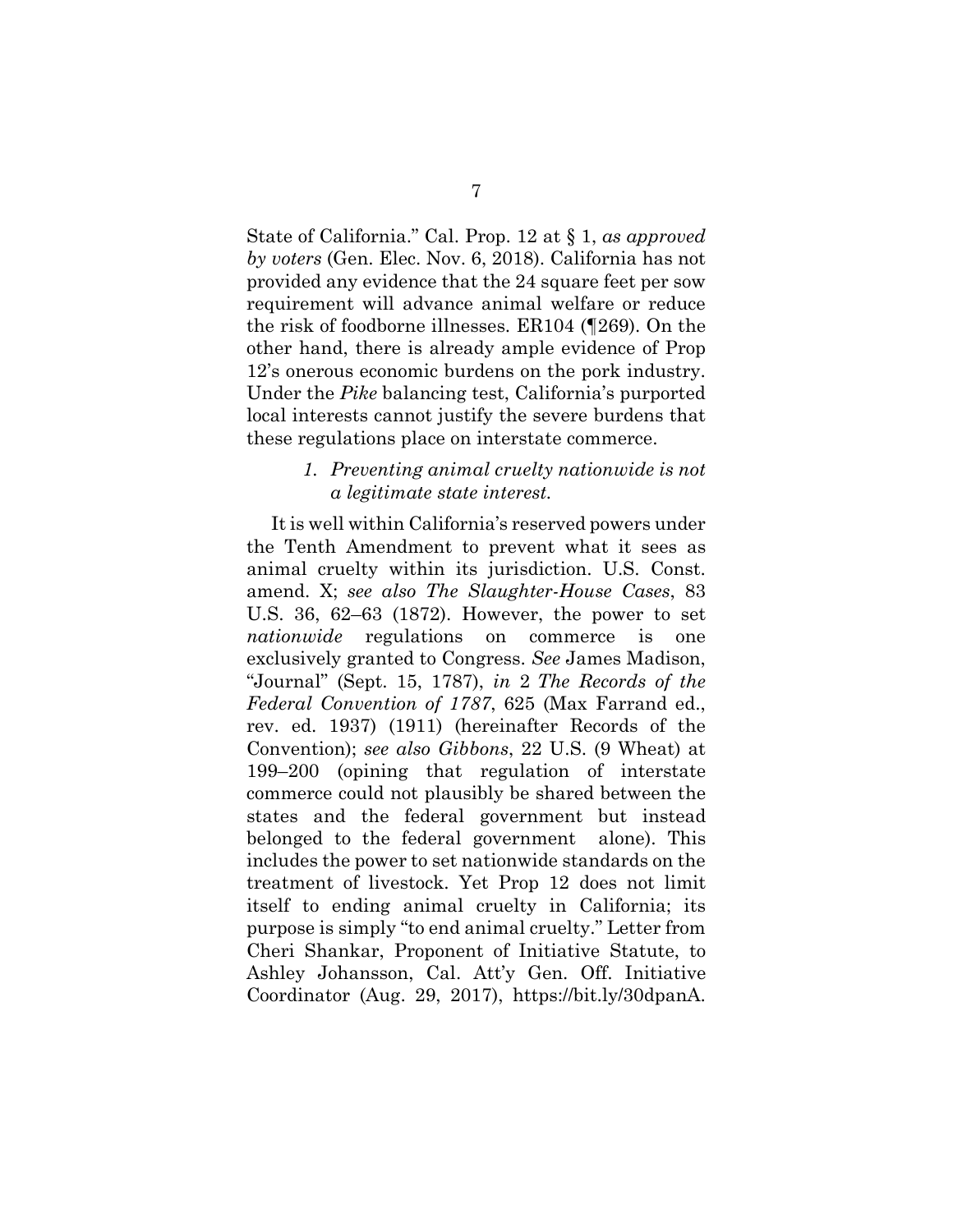The 24-square-feet-per-sow requirement is an arbitrary number that has not been scientifically shown to improve sow welfare. ER119 (¶¶376–77). In purpose and effect, Proposition 12 goes beyond any legitimate *intrastate* regulatory interest and instead attempts to further a *nationwide* regulatory goal.

## *2. California has not shown that Prop 12 is necessary to ensure food safety.*

Health and safety standards are the quintessential manifestation of state police powers. *See, e.g.*, *The Slaughter-House Cases*, 83 U.S. at 62–63. However, when evaluating laws under the Dormant Commerce Clause doctrine, this Court will not simply accept a claimed interest on its face. *See Granholm*, 544 U.S. at 490–91 (finding that New York and Michigan presented insufficient evidence of minors' directordering alcohol to justify their bans on directordering from out-of-state suppliers).

Prop 12 does not reduce foodborne illnesses. Under the Federal Meat Inspection Act, the U.S. Department of Agriculture's inspectors ensure that meat shipped into California is safe—and has exclusive jurisdiction over inspections for wholesomeness. ER123–24 (¶420). Prop 12 does not add additional protections against foodborne illnesses because the proposition only impacts the housing of sows, not their piglets, which are the animals that will become pork cuts. ER124 (¶¶423-424). No evidence is presented to prove that the square footage available to a sow pig prevents or reduces foodborne illnesses from the meat of their offspring. ER124, 126 (¶¶425, 438).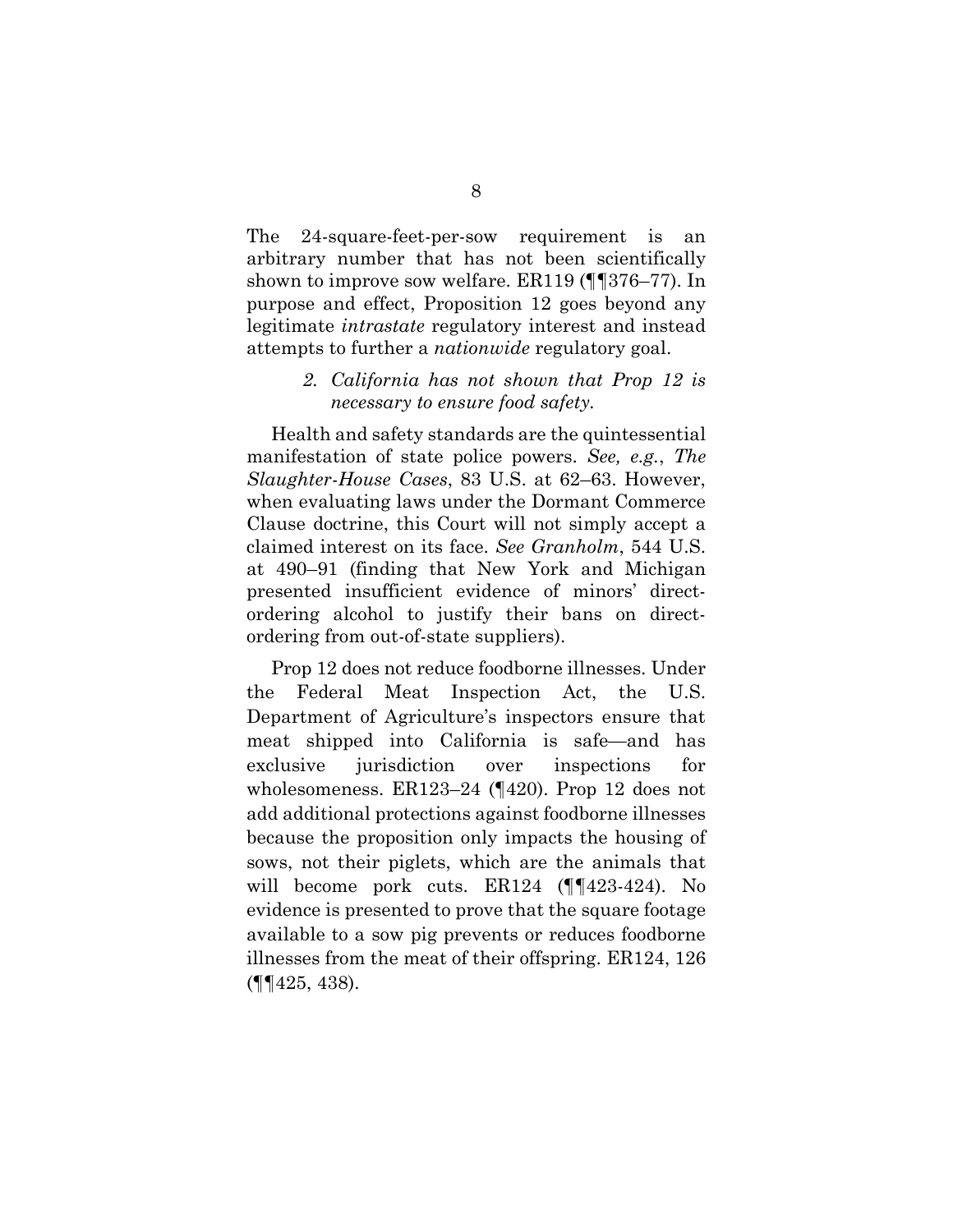While the text of Prop 12 claims that part of its purpose is to reduce the incidence of foodborne illness caused by inadequate containment, California did not argue this claim in the Ninth Circuit. Instead, California relied on a flawed reading of precedent to claim that ending animal cruelty nationwide is a legitimate *state* interest*. See* Answering Br. of St. Defendants at 38–39, *Nat'l Pork Prods. Council v. Ross*, 6 F.4th 1021 (9th Cir. 2021) (20-55631). California cited *United States v. Stevens*—which dealt with a *federal* law concerning depictions of cruelty to animals—for the idea that governments have a significant interest in preventing cruelty to animals. 559 U.S. 460, 469–70 (2010). That interest is not disputed here, but *amicus* does dispute the *scope* of the interest. Nowhere in *Stevens* did the Court suggest that states can freely regulate to curtail animal cruelty outside their borders. Likewise, the passage from *Church of Lukumi Babalu Aye v. City of Hialeah* cited by California is from a discussion emphasizing how the city's regulation was overbroad apropos of the Constitution's religion clauses, despite the legitimate interest motivating it. 508 U.S. 520, 538 (1993) ("The legitimate governmental interests in protecting the public health and preventing cruelty to animals could be addressed by restrictions stopping far short of a flat prohibition of all Santeria sacrificial practice.") Again, California's interest is not disputed, merely its extraterritorial scope.

Extending legitimate state interests into sister states by severely burdening interstate commerce is antithetical to our federal system. As early as 1785, a committee led by James Monroe recommended amending Article IX of the Articles of Confederation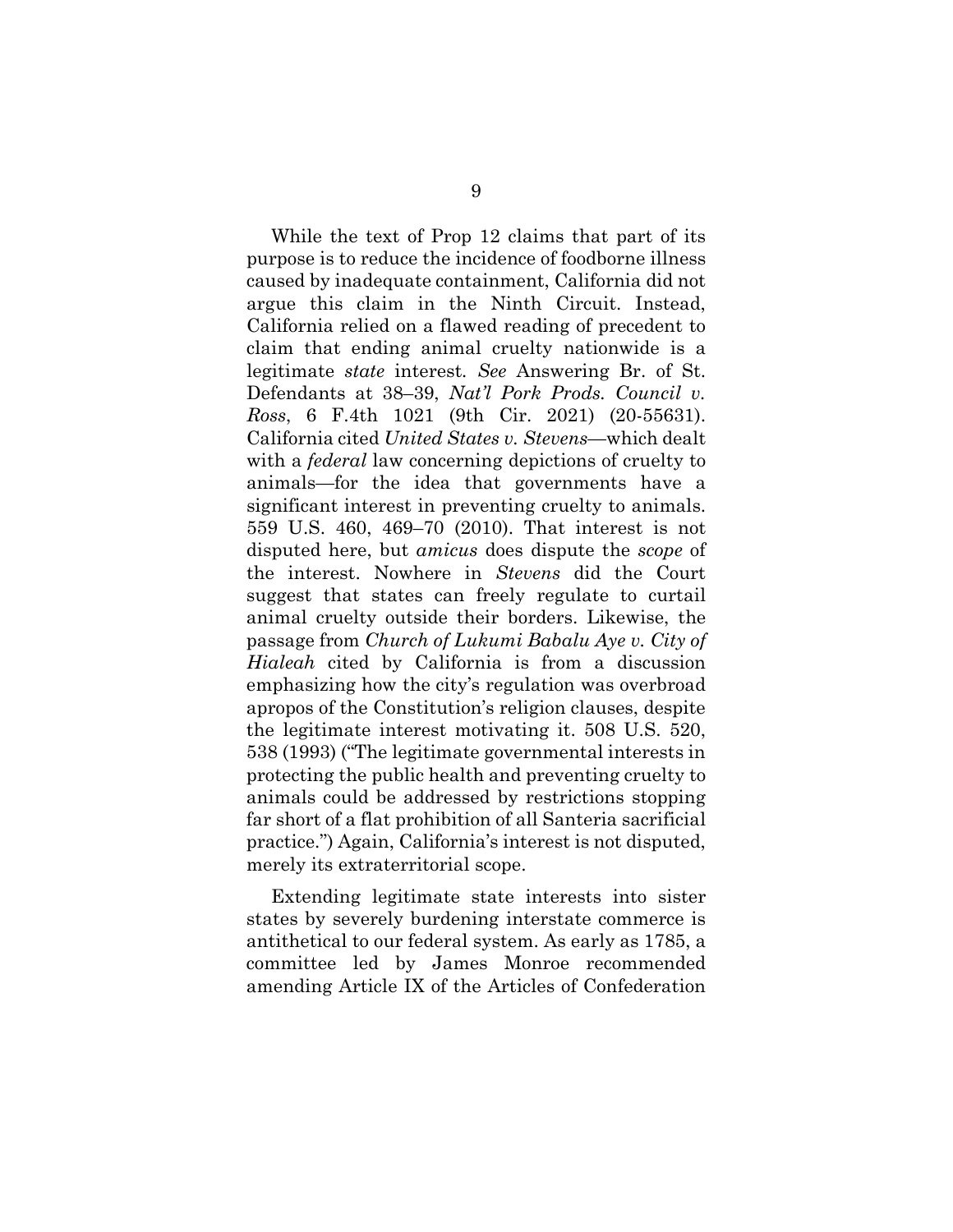to grant the national Congress "sole and *exclusive*" power to regulate commerce and trade among the states (emphasis added). "Report of the Committee on the Regulation of Trade" (1785), *reprinted in* Library of Cong., *Continental Congress Broadside Collection* (last accessed Oct. 25, 2021), [https://bit.ly/3n6tLRr.](https://bit.ly/3n6tLRr) In 1789, James Madison enumerated among the vices of the Articles of Confederation, "[t]he practice of many States in restricting the commercial intercourse with other States, . . . [which] tends to beget retaliating regulations, not less expensive and vexatious in themselves than they are destructive of the general harmony." James Madison, "Vices of the Political System of the U. States," *in The Writings of James Madison* (Gaillard Hunt ed., 1900) (1789). The Framers rightly recognized that the regulation of interstate conduct was a concerning practice which the Constitution should rightly curtail.

> *3. Even if Prop 12 furthers a legitimate state interest, it could be accomplished through less restrictive means.*

It would not offend the Commerce Clause if California were to declare that all sows, chickens, or calves raised in the state must be kept in conditions compliant with the standards of Prop 12. *See Granholm*, 544 U.S. at 490–91 (noting that New York and Michigan could have used less restrictive policies to prevent minors from drinking alcohol); *Hughes*, 441 U.S. at 337–38 ("Far from choosing the least discriminatory alternative, Oklahoma has chosen to 'conserve' its minnows in the way that most overtly discriminates against interstate commerce."); *Pike*, 397 U.S. at 143–44 (noting that safety has long been recognized as legitimate subject of state legislation).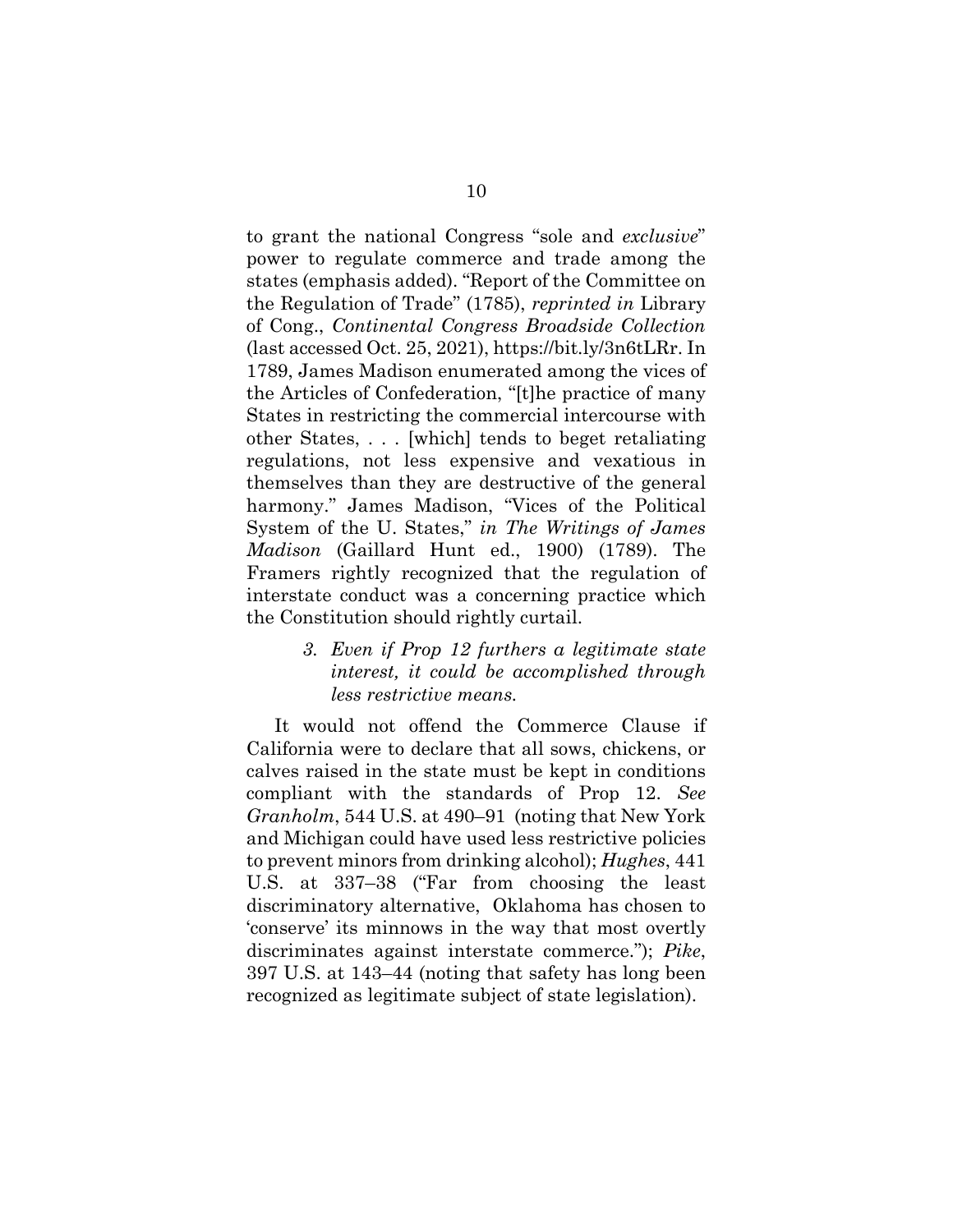California could certify that in-state pork producers have raised their stock in a humane fashion and let California consumers put their money where their mouths are by choosing between humane instate pork and pork imported through interstate commerce. Such regulations would achieve California's interest in regulating intrastate pork production without excessively burdening interstate commerce. What California may not do is presume to prescribe agricultural practices for the entire United States. The Constitution vests that power in the U.S. Congress, not the people of California.

# <span id="page-16-0"></span>**II. CALIFORNIA'S ONEROUS REGULATION OF THE NATION'S PORK INDUSTRY VIOLATES THE PRINCIPLE OF TERRITORIALITY**

The Dormant Commerce Clause "precludes the application of a state statute to commerce that takes place wholly outside of the State's borders, whether or not the commerce has effects within the State." *Healy v. Beer Inst*., 491 U.S. 324, 336 (1989). Prop 12 violates the principle of territoriality by enforcing a burdensome state law nationwide without the input of the American people, which violates the principles of federalism.

In 2018, 62.66 percent of participating Californians voted for Prop 12, about 7.5 million voters. Cal. Sec'y of St., "Statement of Vote," 100 (Nov. 6, 2018), [https://bit.ly/3n6ZXUS.](https://bit.ly/3n6ZXUS) While Californians voted on it, Prop 12 will be enforced nationwide. If Prop 12 is upheld, those 7.5 million California voters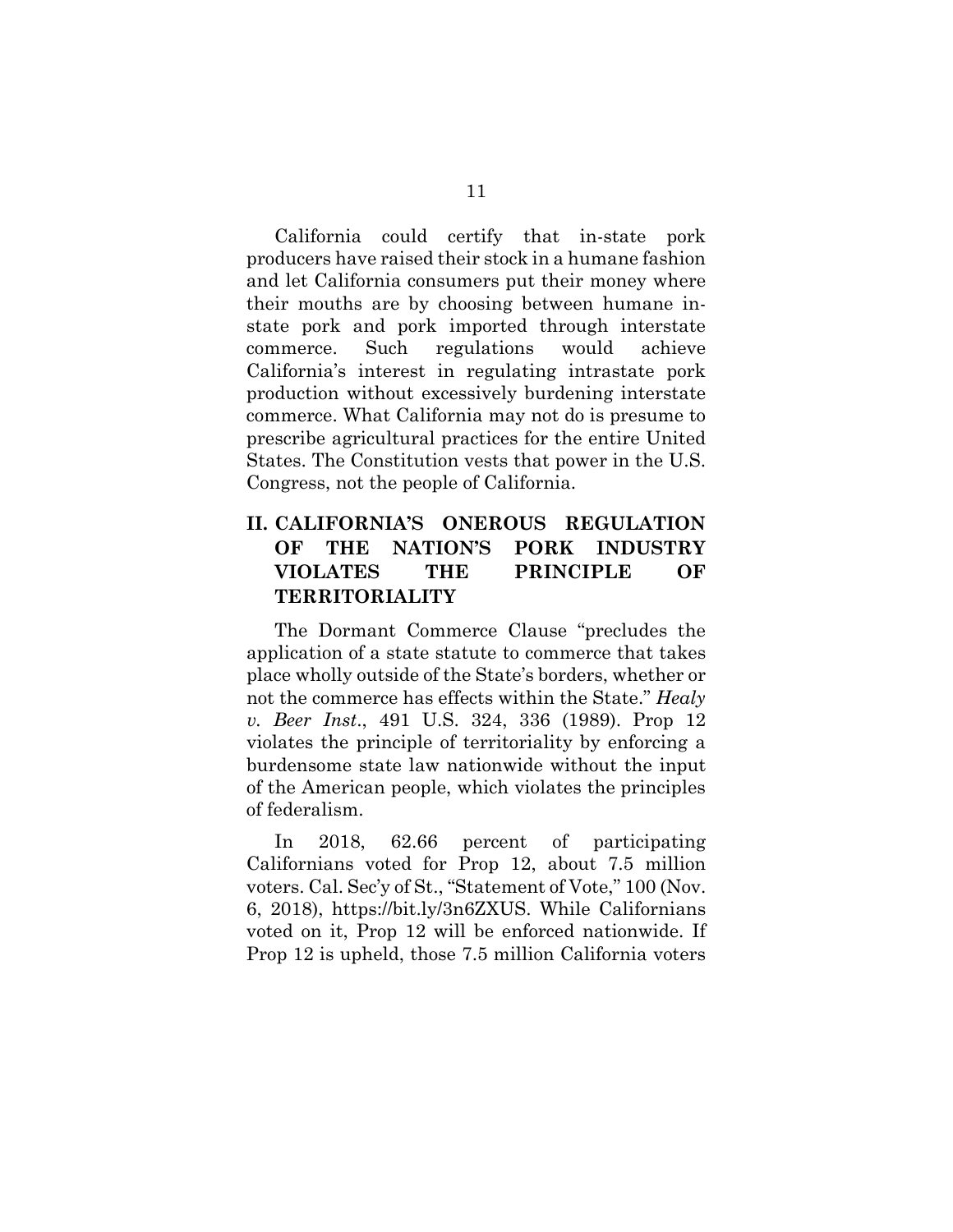will have successfully projected their moral standards onto the entire American populace.

Far from being "overbroad dicta," *Nat'l Pork Prods. Council v. Ross*, 6 F.4th 1021, 1027 (2021), the doctrine of extraterritoriality is an important safeguard of our federalist structure. Onerous extraterritorial regulations like Prop 12 were among the major factors that doomed the Articles of Confederation and precipitated the Constitutional Convention. *See* Brannon P. Denning, *Confederationera Discrimination Against Interstate Commerce and the Legitimacy of the Dormant Commerce Clause Doctrine*, 94 Ky. L.J. 37, 46–48, 59–68 (2005) (cataloging the many state regulations that burdened interstate commerce during the Articles era). With the Continental Congress incapable of setting uniform regulations over interstate commerce, states passed legislation to protect themselves, often at the expense of their neighbors. Robert H. Bork & Daniel E. Troy, *Locating the Boundaries: The Scope of Congress's Power to Regulate Commerce*, 25 Harv. J.L. & Pub. Pol'y 849, 855–59 (2002) (describing the plethora of burdensome and retaliatory state laws that precipitated the Convention). Local regulations harmed commerce throughout the states and prompted a destructive cycle of commercial retaliation that sapped the Union's economy. *Id.*

When a state regulates its own commerce, even onerously, its political processes will generally be sufficient to prevent abuse, because local constituents will bear the regulatory burden. *See West Lynn Creamery*, *Inc. v. Healy*, 512 U.S. 186, 200 (1994) (noting that "[n]ondiscriminatory measures . . . are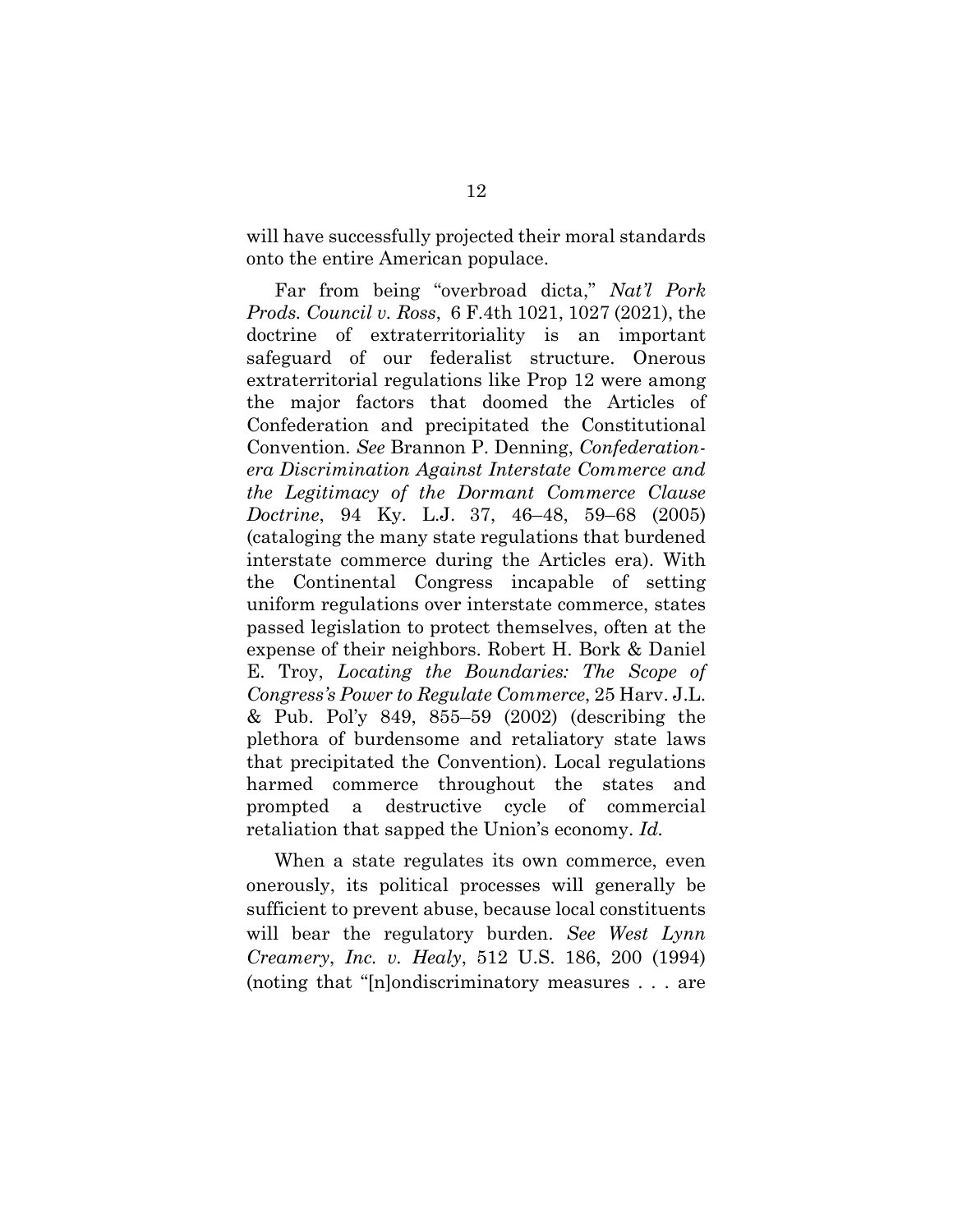generally upheld, in spite of any adverse effects on interstate commerce, in part because 'the existence of major in-state interests adversely affected . . . is a powerful safeguard against legislative abuse.'") (quoting *Minnesota v. Clover Leaf Creamery Co.*, 449 U.S. 456, 473 n.17 (1981)). Conversely, when an ostensibly neutral regulation falls predominantly on out-of-state parties, the local political process will not protect those parties to the same degree, and thus courts should treat those regulations with more suspicion. *See id.*; *Beer Inst.*, 491 U.S. at 336.

As this Court made clear in *West Lynn Creamery*, formalistic distinctions and structural contrivances should not obscure "purposes and effects" on commerce. 512 U.S. at 202. The Massachusetts law at issue there was structured as a tax on in-state milk dealers, but the Court found that the tax burden fell almost entirely on out-of-state dairy farmers. *Id.* at 203. The Court further rejected Massachusetts's contention that any price increase would be borne only by in-state consumers. *Id.*

As in *West Lynn Creamery*, here California is trying to subject parties outside its jurisdiction to its authority. Unlike *West Lynn Creamery*, however, California is not merely taxing out-of-state pork producers; it's attempting to regulate the minutiae of their operations without regard for their location.

Fifteen states opposed Prop 12, explaining that the law impinges on their sovereignty; Ohio expressly stated that its sow farmers may use breeding pens Prop 12 bars. ER269. The Constitution tries to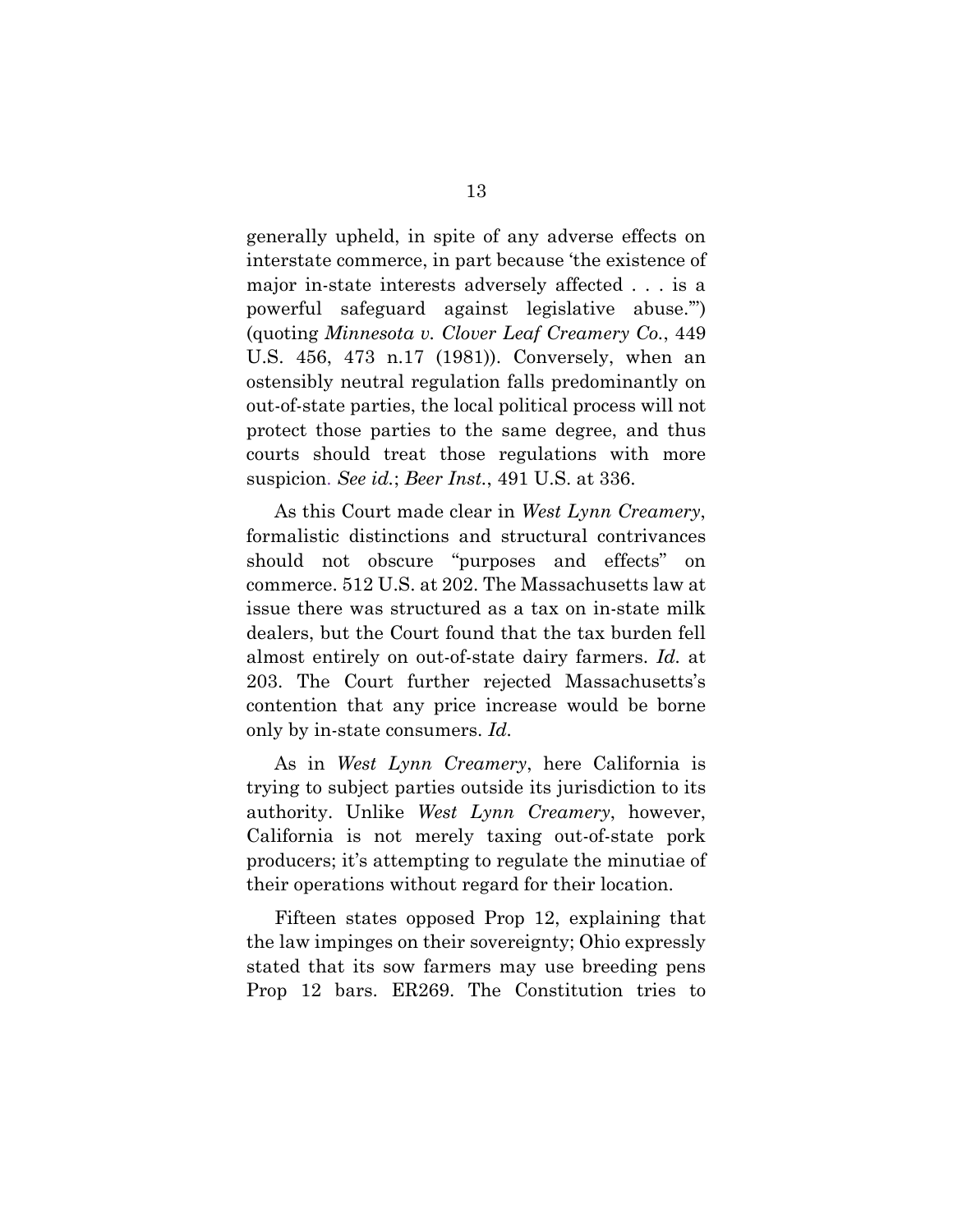mitigate such disputes between the states by granting Congress exclusive authority over interstate commerce in "the conviction that in order to succeed, the new Union would have to avoid the tendencies toward economic Balkanization that had plagued relations among the Colonies and later among the States under the Articles of Confederation." *Hughes*, 441 U.S. at 325–326.

If it allows California to enforce Prop 12, the Court would essentially be granting California similar powers as Congress. Yet those powers will not be checked by the nationwide representation that legitimizes Congress's power over national interests. The Confinement Standards would require a North Carolina pig farmer who sells his stock to an Illinois meatpacker, which in turn sells some cuts to California grocery stores, to comply with Prop 12's enclosure standards or risk losing a substantial portion of their sales.

The proper place for setting nationwide standards for the raising of pork is in the U.S. Congress.